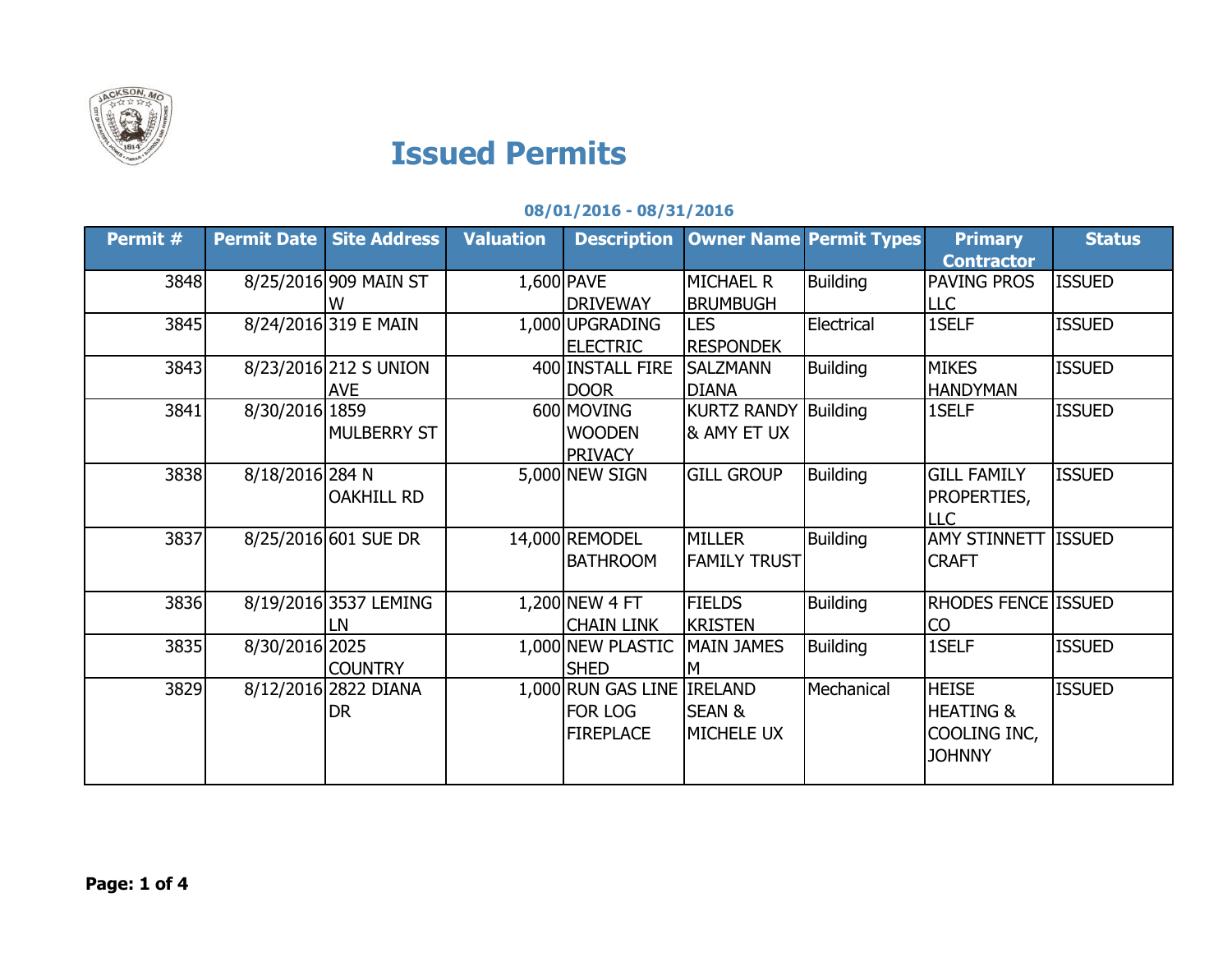| 3828 | 8/11/2016 650  |                        | $1,000$ REPAIR              | <b>BROWN LUKE</b>       | Plumbing        | <b>BONNEY</b>        | <b>ISSUED</b> |
|------|----------------|------------------------|-----------------------------|-------------------------|-----------------|----------------------|---------------|
|      |                | <b>STRAWBERRY</b>      | <b>WATER LEAK</b>           |                         |                 | <b>SEPTIC TANK</b>   |               |
|      |                | LN                     |                             |                         |                 | <b>PUMPING &amp;</b> |               |
|      |                |                        |                             |                         |                 | <b>CHIMNEY</b>       |               |
|      |                |                        |                             |                         |                 | <b>SWEEP</b>         |               |
|      |                |                        |                             |                         |                 | SERVICE, BILL        |               |
| 3827 |                | 8/10/2016 3020 PRAIRIE | 15,000 REFINISH             | <b>BERTI</b>            | <b>Building</b> | 1SELF                | <b>ISSUED</b> |
|      |                | <b>VIEW TRL</b>        | <b>BASEMENT</b>             | MICHAEL                 |                 |                      |               |
| 3825 |                | 8/29/2016 1504 JACKSON | 123,120 NEW SING            | <b>WREN HOMES</b>       | Building        | <b>WREN HOMES,</b>   | <b>ISSUED</b> |
|      |                | <b>RIDGE DR</b>        | <b>FAM RES ON</b>           | LLC                     |                 | <b>LLC</b>           |               |
| 3824 | 8/24/2016 1402 |                        | 1,303 NEW CHAIN             | <b>QUIQLEY</b>          | <b>Building</b> | <b>BOOTHEEL</b>      | <b>ISSUED</b> |
|      |                | <b>DEERWOOD</b>        | <b>LINK FENCE</b>           | <b>ALICE</b>            |                 | <b>FENCE CO</b>      |               |
| 3823 |                | 8/24/2016 206 BELLEVUE | 1,375 NEW CHAIN             | <b>RAYBURN</b>          | <b>Building</b> | <b>BOOTHEEL</b>      | <b>ISSUED</b> |
|      |                | ST <sub>S</sub>        | <b>LINK FENCE</b>           | <b>LUKE</b>             |                 | <b>FENCE CO</b>      |               |
| 3822 |                | 8/12/2016 2501 RIDGE   | 2,000 POUR                  | <b>HOBBS</b>            | <b>Building</b> | <b>COOK</b>          | <b>ISSUED</b> |
|      |                | <b>RD</b>              | <b>DRIVEWAY TO</b>          | JOSEPH R & M            |                 | <b>CONSTRUCTIO</b>   |               |
|      |                |                        | <b>THIRD</b>                | <b>MICHELLE UX</b>      |                 | N, STACEY            |               |
|      |                |                        | <b>GARAGE</b>               |                         |                 |                      |               |
| 3811 |                | 8/10/2016 1312 APACHE  | 4,000 CONCRETE 12' SLINKARD |                         | <b>Building</b> | 1SELF                | <b>ISSUED</b> |
|      |                | <b>AVE</b>             | X 46' GRAVEL                | <b>MATTHEW S</b>        |                 |                      |               |
| 3810 |                | 8/11/2016 802 JACKSON  | 10,672 REMOVE &             | <b>BODENSCHAT</b>       | <b>Building</b> | <b>THIELE</b>        | <b>ISSUED</b> |
|      |                | <b>TRL</b>             | <b>REPLACE</b>              | <b>Z LEONARD H</b>      |                 | <b>CONCRETE</b>      |               |
|      |                |                        | <b>CONCRETE</b>             | & MARILENE J            |                 | <b>FINISHING INC</b> |               |
|      |                |                        | <b>DRIVEWAY</b>             |                         |                 |                      |               |
| 3809 |                | 8/25/2016 2501 OAK ST  | 163,774 NEW SING            | <b>BRANDON O</b>        | <b>Building</b> | <b>WILLIAMS</b>      | <b>ISSUED</b> |
|      |                |                        | <b>FAM RES</b>              | <b>WILLIAMS</b>         |                 | <b>CONSTRUCTIO</b>   |               |
|      |                |                        | <b>UNFINISHED</b>           | <b>CONST</b>            |                 | N, BRANDON O         |               |
|      |                |                        | <b>BASEMENT</b>             |                         |                 |                      |               |
| 3808 |                | 8/25/2016 2517 OAK ST  | 171,430 NEW SING            | <b>BRANDON O</b>        | <b>Building</b> | <b>WILLIAMS</b>      | <b>ISSUED</b> |
|      |                |                        | <b>FAM RES</b>              | <b>WILLIAMS</b>         |                 | <b>CONSTRUCTIO</b>   |               |
|      |                |                        | <b>UNFINISHED</b>           | <b>CONST</b>            |                 | N, BRANDON O         |               |
|      |                |                        | <b>BASEMENT</b>             |                         |                 |                      |               |
| 3806 |                | 8/1/2016 2411 ENLISH   | 4,895 FENCE                 | <b>TICER ERIC &amp;</b> | Building        |                      | <b>ISSUED</b> |
|      |                | <b>IVY LANE</b>        |                             | <b>JODIE</b>            |                 |                      |               |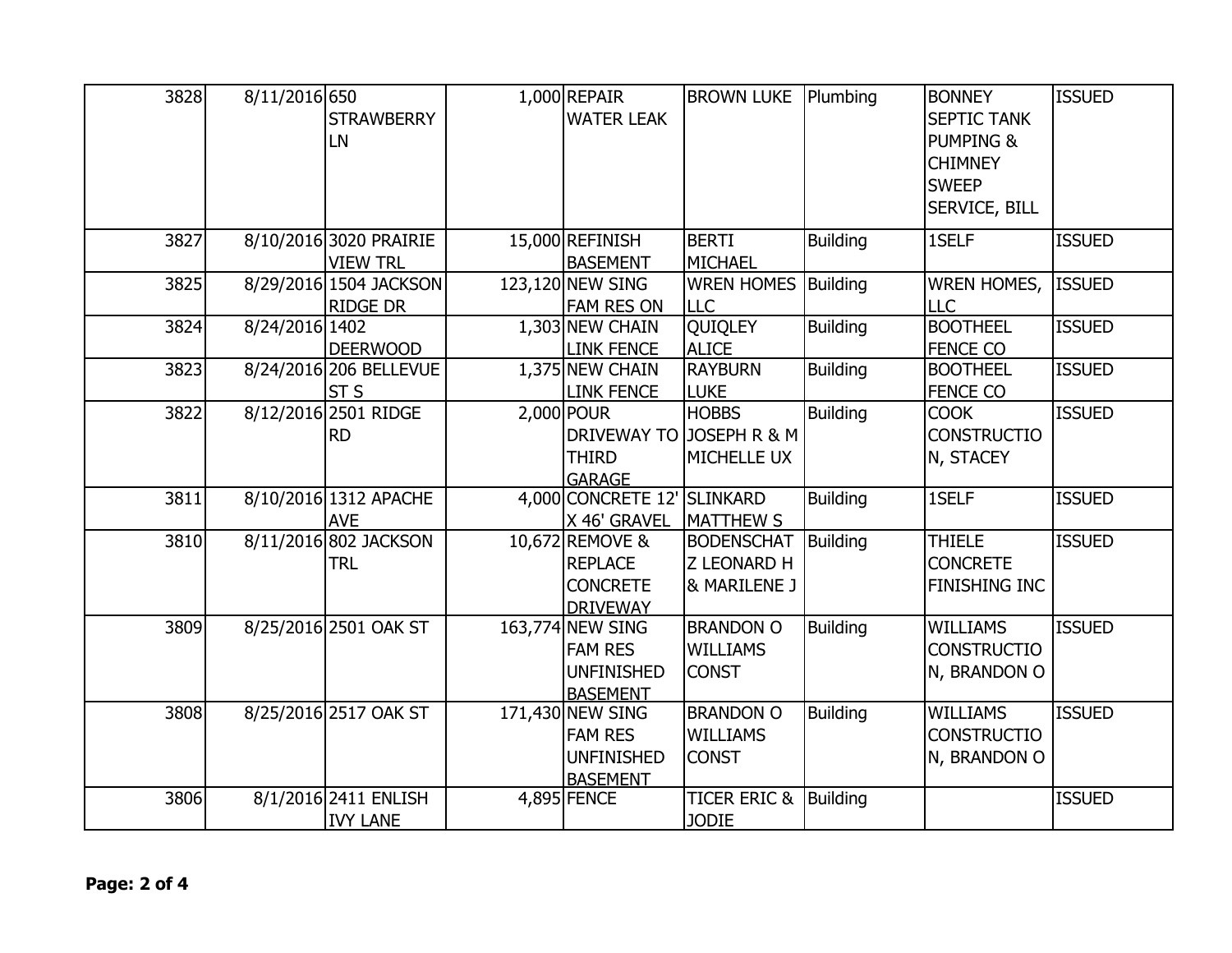| 3805 |                 | 8/1/2016 106 DONALD<br><b>ST</b>        |             | 800 REPLACE FUSE MOORE<br><b>PANEL FROM</b><br>60 TO 100<br>AMP            | <b>MICHELLE K</b><br><b>KASSEL</b>                                       | Electrical      | <b>MISSIONAIR</b><br>POWER &<br>LIGHT / JEFF<br><b>SMITH</b> | <b>ISSUED</b> |
|------|-----------------|-----------------------------------------|-------------|----------------------------------------------------------------------------|--------------------------------------------------------------------------|-----------------|--------------------------------------------------------------|---------------|
| 3803 | 8/11/2016 1821  | <b>BAINBRIDGE</b>                       |             | 1,000 REPLACE<br><b>STRUCTURE</b>                                          | <b>CODUTI</b><br><b>CATHY K</b>                                          | <b>Building</b> | 1SELF                                                        | <b>ISSUED</b> |
| 3800 |                 | 8/5/2016 2944 CLEAR<br><b>SPRING PL</b> |             | 290,915 NEW SING<br>FAM RES W/                                             | <b>CATALYST</b><br><b>HOMES</b>                                          | Building        | <b>CATALYST</b><br><b>HOMES LLC</b>                          | <b>ISSUED</b> |
| 3798 |                 | 8/11/2016 310 ELM ST                    | 1,200 NEW   | <b>SCREENED</b><br><b>GAZEBO</b>                                           | <b>YOAST</b><br><b>NATHAN E &amp;</b><br><b>REGINA R ET</b><br><b>UX</b> | <b>Building</b> | 1SELF                                                        | <b>ISSUED</b> |
| 3794 |                 | 8/1/2016 1 BARTON<br><b>SQUARE</b>      |             | 450,000 REPLACE<br>HVAC,<br><b>BOILER,</b>                                 | <b>CAPE</b><br><b>GIRARDEAU</b><br><b>COUNTY</b>                         | Mechanical      | <b>CTS GROUP</b>                                             | <b>ISSUED</b> |
| 3793 |                 | 8/8/2016 909 MAIN ST<br>w               |             | 3,500 NEW ABOVE<br><b>GROUND</b>                                           | <b>MICHAEL R</b><br><b>BRUMBUGH</b>                                      | <b>Building</b> | <b>ROOMMATES</b>                                             | <b>ISSUED</b> |
| 3792 |                 | 8/9/2016 125 ADAMS ST                   |             | 235 2 NEW<br><b>ATTACHED</b><br><b>SIGNS</b>                               | <b>MOUSER</b><br><b>AUTOMOBILES</b><br><b>INC</b>                        | <b>Building</b> | 1SELF                                                        | <b>ISSUED</b> |
| 3786 | 8/1/2016 2905 E | <b>JACKSON</b><br><b>BLVD SUITE B</b>   |             | 650 SIGN                                                                   | <b>MOOSE</b><br><b>MANAGEMENT</b><br><b>LLC</b>                          | Sign            | <b>COAST TO</b><br>COAST SIGNS,<br><b>LLC</b>                | <b>ISSUED</b> |
| 3780 | 8/4/2016 1524   | <b>DISCOVERY</b><br><b>CT</b>           |             | 156,655 NEW SING<br><b>FAM RES</b><br><b>UNFINISHED</b><br><b>BASEMENT</b> | <b>QUALITY</b><br><b>PLUMBING</b>                                        | <b>Building</b> | LAWN DESIGNS ISSUED<br>& GUTTERING<br>LLC, CB FORCK          |               |
| 3778 |                 | 8/8/2016 512 MORGAN<br><b>ST</b>        |             | 800 NEW PATIO<br><b>COVER</b>                                              | <b>HEITZ</b><br><b>ROBERT J &amp;</b><br><b>JANET M ET</b><br><b>UX</b>  | Building        | 1SELF                                                        | <b>ISSUED</b> |
| 3774 |                 | 8/3/2016 319 HIGH ST<br>N               | $1,125$ NEW | <b>CARPORT TO</b><br><b>BE INSTALLED ASSN</b>                              | <b>ALTENTHAL-</b><br><b>JOERNS POST</b>                                  | Building        | <b>CAROLINA</b><br><b>CARPORTS INC</b>                       | <b>ISSUED</b> |